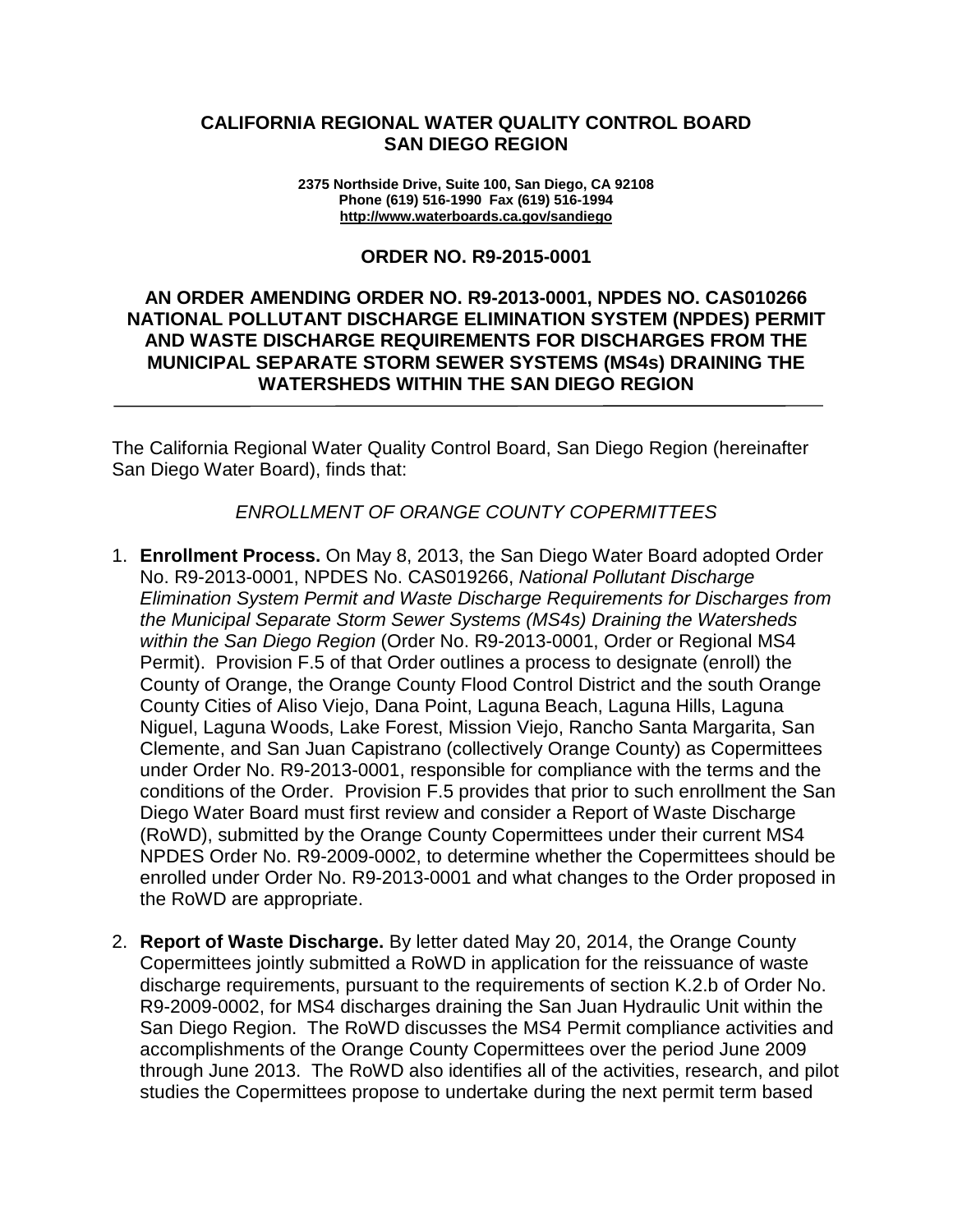upon consideration of the effectiveness of the Orange County Storm Water Program and the need for additional pollutant control initiatives. Development of a watershedbased planning approach is portrayed in the RoWD as the most important next step to take in the development of the storm water programs in Orange County. The RoWD concludes that such a comprehensive approach offers the opportunity to identify the environmental and recreational benefits that can be realized in each watershed and the management strategies that will most effectively ensure their realization. Among several recommendations, the RoWD included a request that permit requirements be amended to provide an initial or time limited exemption from hydromodification control best management practices (BMPs) for conveyance channels that are engineered and regularly maintained with the capacity to convey peak flows generated from the 10-year or greater storm event from the point of discharge to water storage reservoirs, lakes, enclosed embayments, or the Pacific Ocean. The County of Orange also separately requested a second exemption for discharges to "large river" low gradient reaches with a very wide flood plain by letter dated November 22, 2013. The San Diego Water Board has reviewed the RoWD and determined it is complete.

- 3. **Permit Hydromodification Control Requirement Modifications.** The hydromodification control BMP requirements in Provision E.3.c.(2) of Order No. R9- 2013-0001 require modification to address the hydromodification exemption issues identified in the Orange County Copermittees' RoWD application and November 22, 2013 letter. To facilitate the transition of the Orange County Copermittees (and eventually the Riverside County Copermittees) to the Regional MS4 Permit from the current Phase I MS4 NPDES permit (Order No. R9-2009-0002), two temporary exemptions from hydromodification control BMP requirements should be provided. The first temporary exemption would allow relief from hydromodification control BMP requirements for Priority Development Projects discharging directly to an engineered channel conveyance system with a capacity to convey peak flows generate by the 10-year storm event all the way from the point of discharge to water storage reservoirs, lakes, enclosed embayments, or the Pacific Ocean. The second temporary exemption would allow relief from hydromodification control BMP requirements for Priority Development Projects discharging directly to large river reaches with drainage areas larger than 100 square miles and a 100-year flow capacity in excess of 20,000 cubic feet per second.
- 4. **Orange County Copermittees Enrollment.** After consideration of the Orange County RoWD and changes needed to Order No. R9-2013-0001, the San Diego Water Board has determined that the County of Orange, the Orange County Flood Control District and the south Orange County Cities of Aliso Viejo, Dana Point, Laguna Beach, Laguna Hills, Laguna Niguel, Laguna Woods, Mission Viejo, Rancho Santa Margarita, San Clemente, and San Juan Capistrano should be enrolled as Copermittees under Order No. R9-2013-0001 (Order) and responsible for compliance with the terms and the conditions of the Order. Enrolling the Orange County Copermittees into Order No. R9-2013-0001 (and the eventual enrollment of Riverside County Copermittees upon expiration of their current MS4 permit) will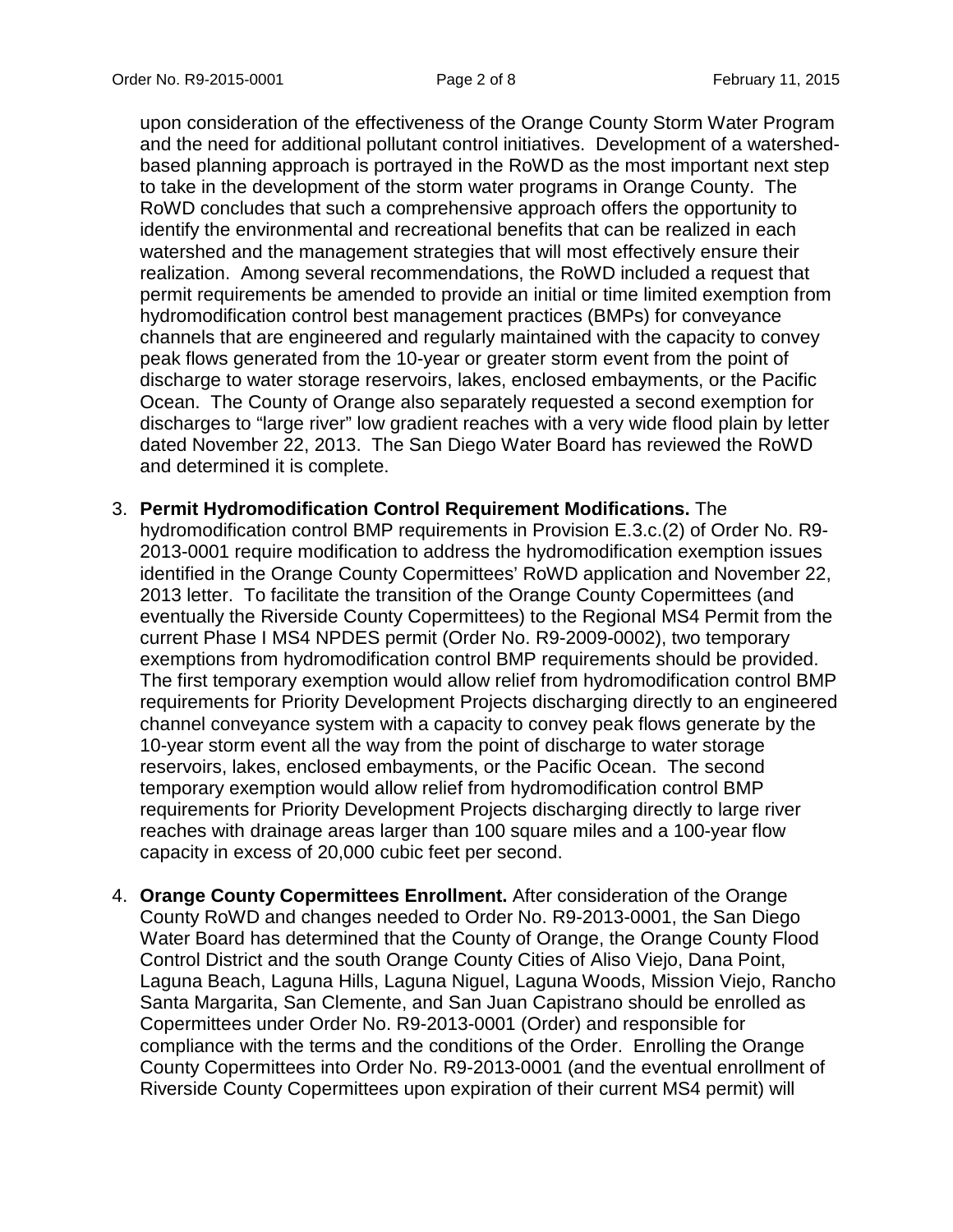provide regulatory consistency in the implementation of MS4 permit requirements throughout the San Diego Region, improve communication and coordination among Copermittees within watersheds crossing multiple jurisdictions, and maximize efficiency and economy of resources for the San Diego Water Board achieved through the redirection of staff permitting resources to better advance the storm water program. The enrollment of the Cities of Laguna Hills, Laguna Woods and Lake Forest is subject to a California Water Code (Water Code) section 13228 agreement as set forth in the findings of this Order.

# *DESIGNATION OF A REGIONAL WATER BOARD*

- 5. **Regional Water Board Designation.** The Cities of Laguna Woods, Laguna Hills and Lake Forest (Cities) are located partially within the jurisdictions of both the California Regional Water Quality Control Board, Santa Ana Region (Santa Ana Water Board) and the San Diego Water Board. Written requests for designation of a single Regional Water Board to regulate matters pertaining to permitting of Phase I MS4 discharges were submitted to the San Diego Water Board by the City of Laguna Woods by letter dated September 8, 2014, the City of Laguna Hills by letter dated March 12, 2014, and the City of Lake Forest by letters dated January 14, 2013, and April 4, 2014. The Cities of Laguna Hills and Laguna Woods requested designation of the San Diego Water Board, and the City of Lake Forest requested designation of the Santa Ana Water Board. Water Code section 13228 specifies the circumstances that allow, and the process for, designation of a Regional Water Board.
- 6. **Factual Considerations**. The Santa Ana Water Board and San Diego Water Board establish generally consistent requirements for MS4 discharges to meet the technology-based standard of reducing pollutants in the discharge to the maximum extent practicable (MEP), a related iterative process to ensure MS4 discharges meet receiving water quality standards, and non-storm water discharges to be effectively prohibited from entering the MS4. However due to the unique nature of watersheds and water quality issues in the San Diego Region and Santa Ana Region, MS4 permit requirements between the two Regional Water Boards may also vary to address region specific pollutant discharges and watershed conditions. The Cities of Laguna Woods, Laguna Hills, and Lake Forest report that management and implementation of municipal programs to comply with two different MS4 permits creates a significant administrative and financial burden that is not contributing to greater overall water quality improvements in either region.
- 7. **Regional Water Board Agreement**. In an effort to address the concerns of the Cities, the San Diego Water Board and the Santa Ana Water Board have entered into an agreement whereby the San Diego Water Board is designated to regulate Phase I MS4 discharges within the jurisdiction of the Cities of Laguna Woods and Laguna Hills and the Santa Ana Water Board is designated to regulate Phase I MS4 discharges within the jurisdiction of the City of Lake Forest. Both the Santa Ana Water Board and the San Diego Water Board Phase I MS4 permits for Orange County Copermittees, including Cities, require amendments to make the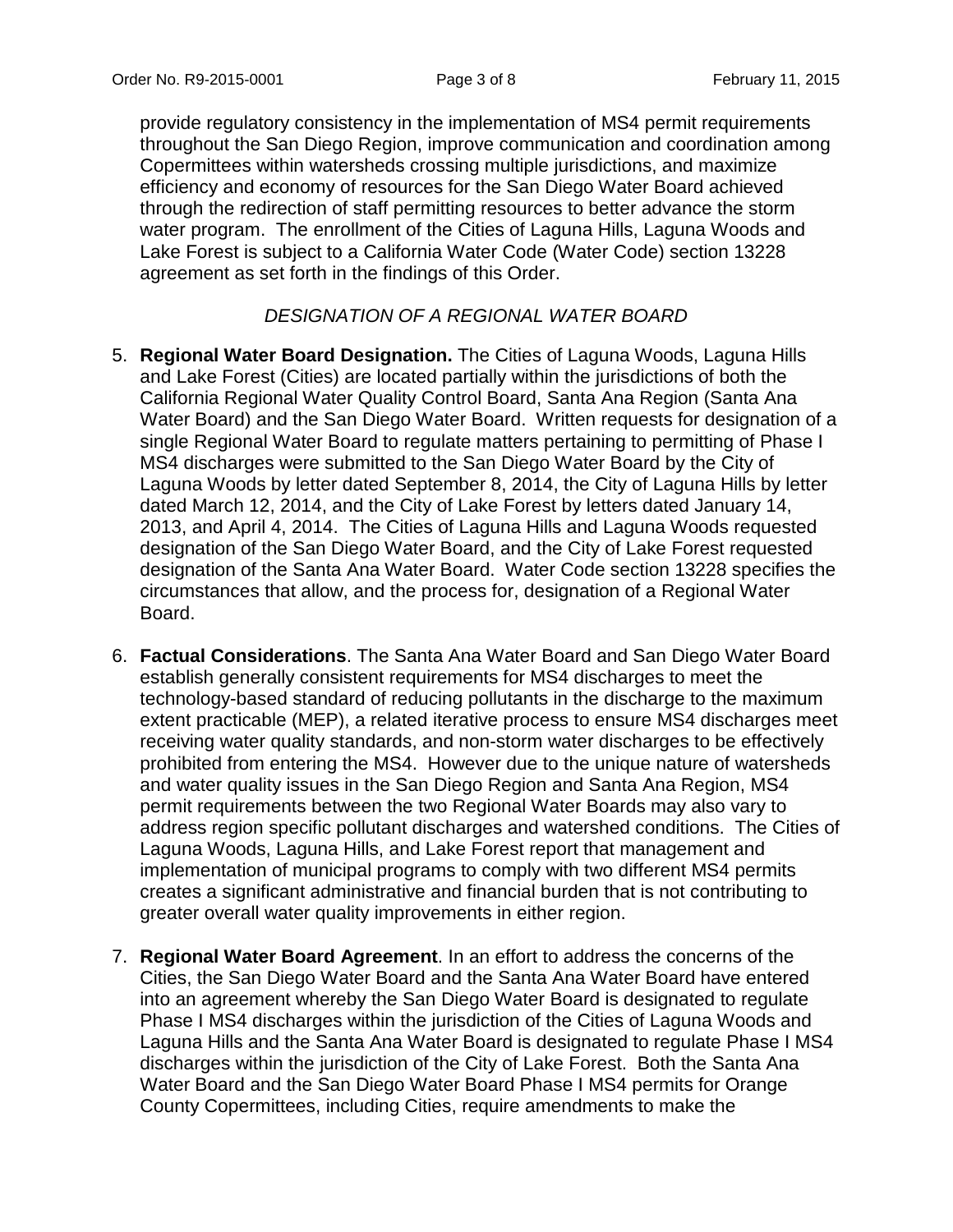designations effective. To avoid gaps or duplication in regulation for the Cities, the agreement, dated February 10, 2015, is effective on the later effective date of this Order or the Santa Ana Water Board's reissuance (Tentative Order No. R8-2015- 0001). Under the terms of the agreement the City of Lake Forest will be required to retain and continue implementing the prohibition of over-irrigation discharges identified in Title 15, Chapter 15, Section 14.030 of the City Municipal Code for regulating storm water quality throughout its jurisdiction, which was established during the permit term of Order No. R9-2009-0002. The City of Lake Forest will also be required to actively participate in the development and implementation of the Aliso Creek Watershed Management Area Water Quality Improvement Plan required pursuant to the San Diego Water Board's Regional MS4 Permit, Order No. R9-2013- 0001. Under the terms of the agreement, any Total Maximum Daily Load (TMDL) and associated MS4 permit requirements issued by the San Diego Water Board or the Santa Ana Water Board which include the Cities of Laguna Woods, Laguna Hills or Lake Forest as a responsible party, will be incorporated into the appropriate MS4 permit by reference. Enforcement of the applicable TMDL would remain with the Regional Water Board which has jurisdiction over the targeted impaired water body. Applicable TMDLs subject to the terms of the agreement include, but are not limited to, the Santa Ana Water Board's San Diego Creek/Newport Bay TMDL and the San Diego Water Board's Indicator Bacteria Project I Beaches and Creeks TMDL.

8. **Periodic Review of Regional Water Board Agreement.** The basis supporting the Cities of Laguna Woods, Laguna Hills, and Lake Forest requests to designate a specific Regional Water Board for regulatory oversight of MS4 discharges may change under future conditions and circumstances. Therefore the San Diego Water Board will periodically review the effectiveness of the agreement during each MS4 permit reissuance. Based on this periodic review the San Diego Water Board may terminate the agreement with the Santa Ana Water Board or otherwise modify the agreement subject to the approval of the Santa Ana Water Board.

# *WATER QUALITY CONTROL PLANS AND POLICIES*

9. **Cause for Modification.** Federal NPDES regulations at 40 CFR 122.62(a)(3) provide that NPDES permits may be modified when the standards or regulations on which the permit was based have been changed by promulgation of amended standards or regulations or by judicial decision after the permit was issued. Standard Permit Provision 1.f of Attachment B to Order No. R9-2013-0001 provides in relevant part that the Order may be modified for cause. Section II.H.4.d. of the Order provides that the Order may be reopened during its term for cause including when the *Water Quality Control Plan for the San Diego Basin (9)* (Basin Plan) is amended by the San Diego Water Board to incorporate a new TMDL, and the amendment is approved by the State Water Resources Control Board (State Water Board), Office of Administrative Law, and the United State Environmental Protection Agency (USEPA). The amended changes to water quality control plans and policies set forth in the findings below represent changes to standards on which Order No. R9-2013-0001 was based.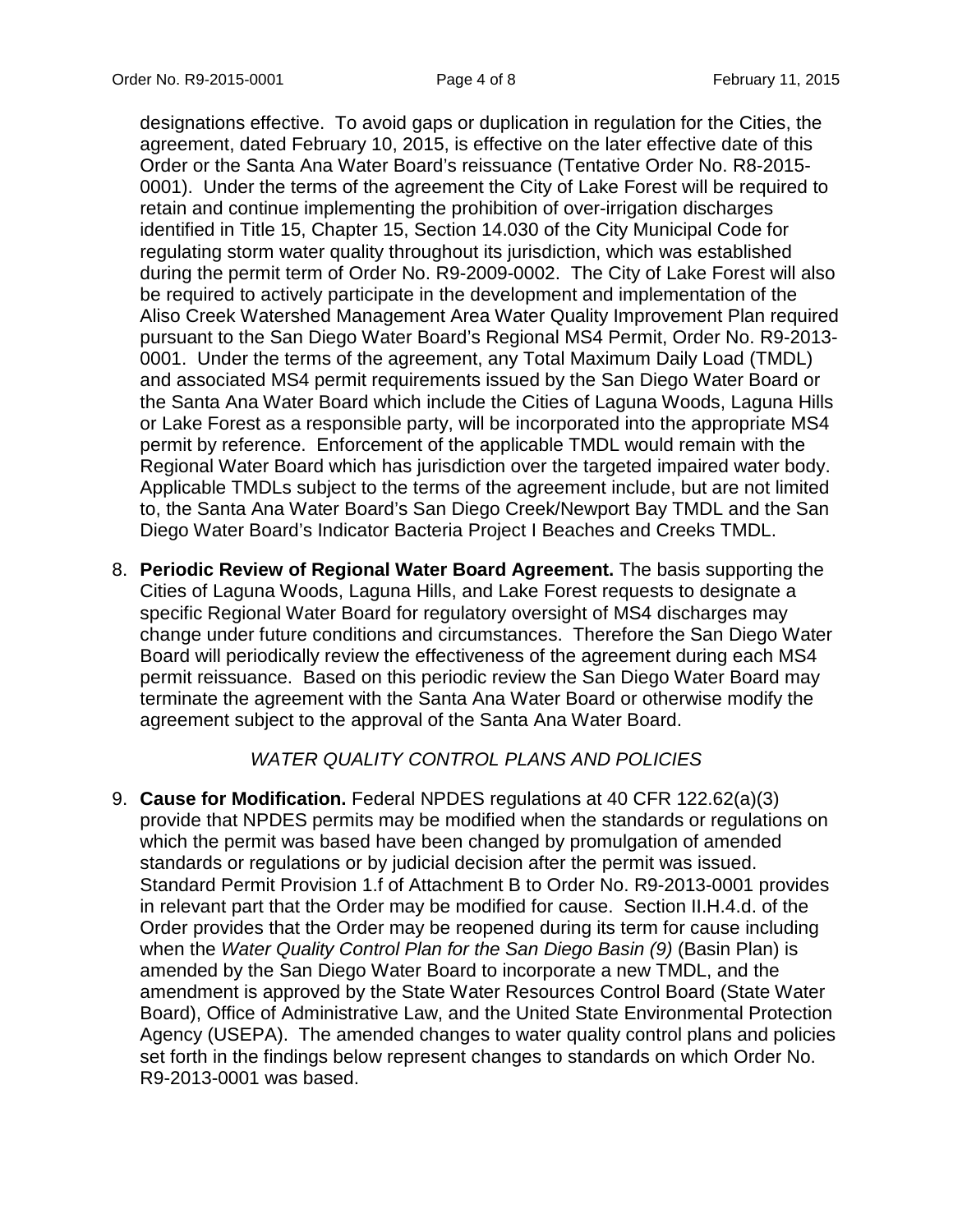- 10.**Special Conditions for Areas of Special Biological Significance**. On March 20, 2012, in Resolution No. 2012-0012, the State Water Board adopted a General Exception to the Ocean Plan Areas of Special Biological Significance (ASBS) waste discharge prohibition for storm water and nonpoint source discharges, including Special Protections for Beneficial Uses. On June 19, 2012, in Resolution No. 2012- 0031, the State Water Board amended the General Exception to require pollutant load reductions to be achieved over a six year term. The City of San Diego's municipal storm water discharges to the San Diego Marine Life Refuge in La Jolla, and the City of Laguna Beach's municipal storm water discharges to the Heisler Park ASBS are subject to the terms and conditions of State Water Board General Exception, as amended.
- 11.**Total Maximum Daily Loads (TMDLs)**. On June 13 2012 the San Diego Water Board in Resolution No. R9-2012-0033 amended the Basin Plan to incorporate the Los Penasquitos Lagoon Sediment TMDL. This TMDL Basin Plan amendment was approved by the State Water Board on January 21, 2014, by the Office of Administrative Law (OAL) on July 14, 2014, and USEPA on October 30, 2014. The County of San Diego, City of San Diego, City of Del Mar, and the City of Poway are among the responsible parties collectively assigned a single wasteload allocation applicable to MS4 discharges under the terms and conditions of the TMDL.

*BEACH WATER QUALITY MONITORING AND ASSESSMENT PROGRAM*

12.**Unified Approach Beach Water Quality Monitoring.** In November 2010, the State Water Board adopted Resolution No. 2010-0053, directing regional water boards to work with dischargers to modify beach water quality monitoring programs required by regional water board-issued permits in order to eliminate redundancies and incorporate beach water quality monitoring required by applicable statutes, where appropriate. Beginning in 2012, the San Diego Water Board reviewed the various beach water quality monitoring programs conducted in south Orange County and convened a stakeholder workgroup to develop a unified regional beach water quality monitoring and assessment program (Unified Program). The Unified Program is outlined in the San Diego Water Board report entitled "*Workgroup Recommendation for a Unified Beach Water Quality Monitoring and Assessment Program in South Orange County,*" dated September 2014. The Unified Program is consistent with and will meet or exceed the minimum requirements for beach water quality monitoring and related public notification and reporting established by State law, including the California Ocean Plan. The Unified Program will help protect the health of swimmers, surfers, and others who use south Orange County beach waters for water contact recreational activities.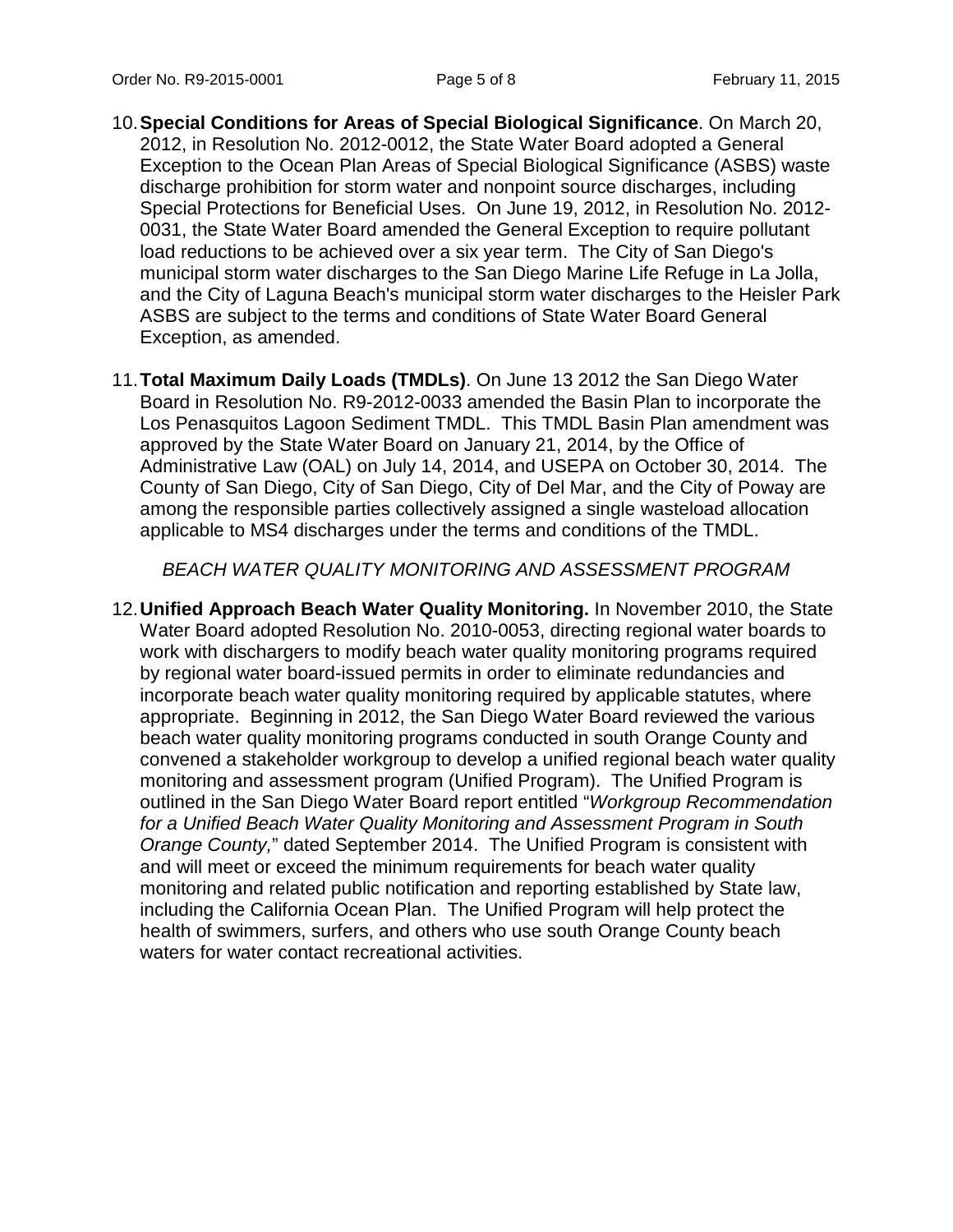- 13.**Monitoring Framework Consistency**. The Unified Program is consistent with and will help implement "*A Framework for Monitoring and Assessment in the San Diego Region*," which emphasizes the need for question-driven, beneficial use-oriented monitoring and assessment. The primary purpose of the Unified Program will be to answer the question "Does beach water quality meet standards for the beneficial use of water contact recreation?"
- 14.**Unified Program Implementation**. The San Diego Water Board Executive Officer has issued a written directive, pursuant to California Water Code sections 13225, 13267, and 13383, for the South Orange County Wastewater Authority (SOCWA) and the south Orange County Copermittees to implement the Unified Program, in cooperation with the Orange County Health Care Agency (OCHCA). After appropriate opportunity for public input, the Executive Officer may make revisions to the Unified Program, provided that the Unified Program, as revised, continues to be consistent with and meet the requirements of State law, including the California Ocean Plan, for beach water quality monitoring and related public notification and reporting. The Unified Program will supersede the existing routine, ongoing, beach water quality monitoring programs in south Orange County that are conducted in accordance with the existing requirements of the NPDES permits for discharges from SOCWA ocean outfalls and the south Orange County Copermittees' MS4s. The requirement for the Orange County Copermittees to participate in "regional monitoring" of beach water quality replaces requirements to conduct "core monitoring" of beach water quality, as provided for in Appendix III of the 2012 California Ocean Plan.

# *ADMINISTRATIVE FINDINGS*

### 15.**Effect of this Order.** This Order amends Order No. R9-2013-0001 to:

- a. Enroll the County of Orange, the Orange County Flood Control District and the south Orange County Cities of Aliso Viejo, Dana Point, Laguna Beach, Laguna Hills, Laguna Niguel, Laguna Woods, Mission Viejo, Rancho Santa Margarita, San Clemente, and San Juan Capistrano as Copermittees responsible for compliance with the terms and conditions of Order No. R9-2013-0001,as amended by this Order;
- b. Designate the San Diego Water Board to regulate all Phase I MS4 discharges within the jurisdiction of the Cities of Laguna Woods and Laguna Hills and the Santa Ana Water Board to regulate all Phase I MS4 discharges within the jurisdiction of the City of Lake Forest, subject to the terms of the agreement between San Diego Water Board and the Santa Ana Water Board described in Finding 7 of this Order;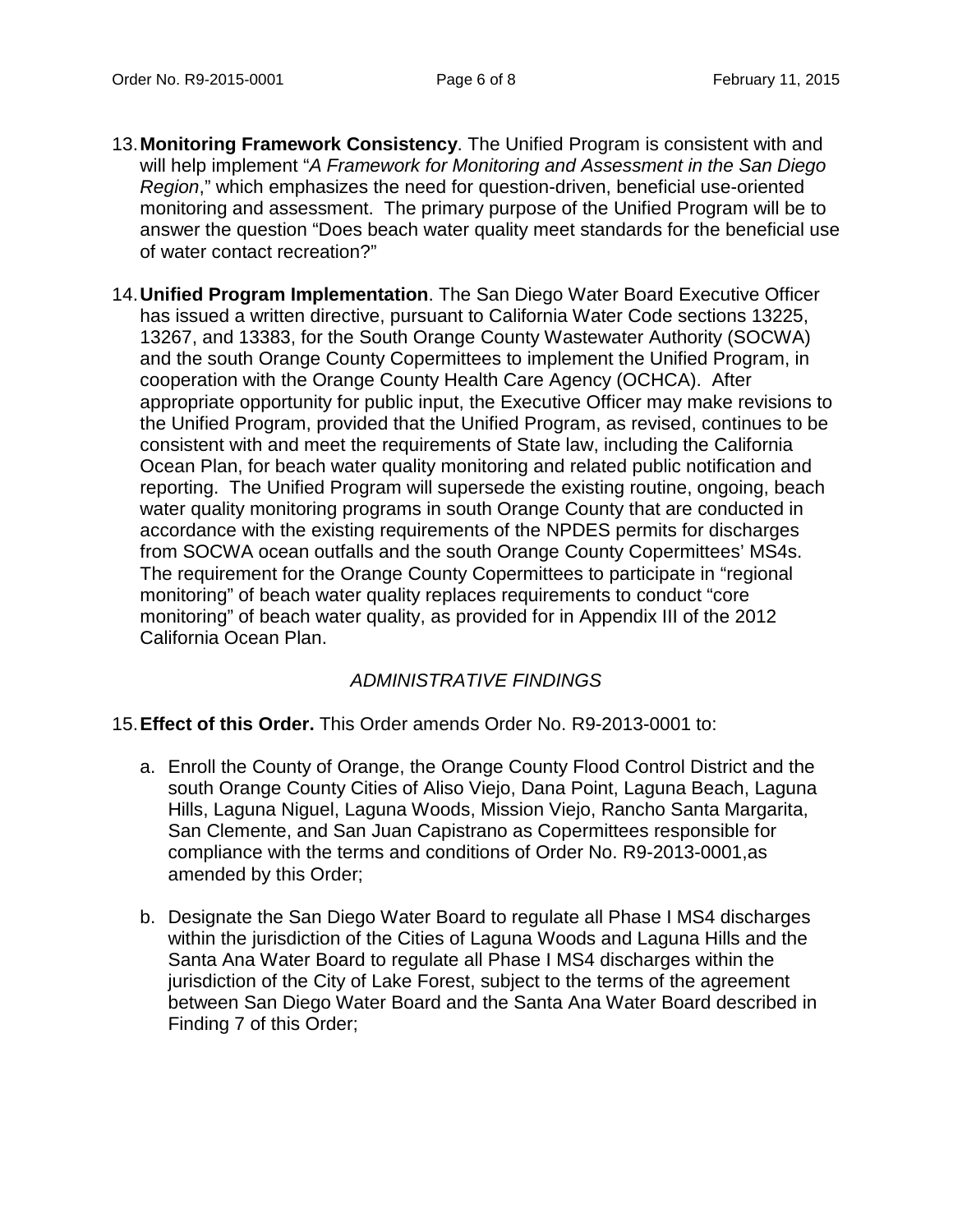- c. Establish interim exceptions to land development requirements for those Priority Development Projects that discharge to engineered channels and large river reaches described in Finding 3 of this Order;
- d. Incorporate the amended requirements of the State Water Board's General Exception to require that pollutant reductions be achieved within 6 years for storm water and nonpoint source discharges to ASBS;
- e. Incorporate applicable requirements of the Los Peñasquitos Lagoon Sediment TMDL; *and*
- f. Require the Orange County Copermittees to implement the "*Workgroup Recommendation for a Unified Beach Water Quality Monitoring and Assessment Program in South Orange County,*" dated September 2014, made effective in the Monitoring and Reporting Program/Order issued pursuant to California Water Code sections 13225, 13267, and 13383 and subject to future revisions by the Executive Officer after appropriate public input.
- 16.**Effect of this Order.** Order No. R9-2013-0001 is not being reopened for any other purpose than the revisions contained herein. Except as contradicted or superseded by the findings and directives set forth in this Order, all of the previous findings and directives of Order No. R9-2013-0001 shall remain in full force and effect.
- 17.**Future Consideration of Alternative Compliance Option.** San Diego, Orange County, and Riverside County Copermittees have asserted that the prohibitions and receiving water limitations in Provision A.1.a, A.1.c, and A.2 of Order No. R9-2013- 0001 may result in many years of noncompliance because years of technical efforts may ultimately be required to achieve compliance with the receiving water limitations, especially for wet weather discharges. To address this issue, the San Diego Water Board plans to consider the incorporation of a well-defined, transparent, and finite alternative path to compliance in Order No. R9-2013-0001, as amended by Order No. R9-2015-0001, during the MS4 NPDES permit reissuance proceedings for the Riverside County Copermittees scheduled for fiscal year 2015- 16. This alternative compliance option would allow the Copermittees that are willing to pursue significant receiving water quality improvements beyond the iterative process to be deemed in compliance with the receiving water limitations. An alternative compliance option of this type was previously considered by the San Diego Water Board during the adoption proceedings for Order No. R9-2013-0001.
- 18.**California Environmental Quality Act**. This action is exempt from the requirement of preparation of environmental documents under the California Environmental Quality Act [Public Resources Code, Division 13, Chapter 3, Section 21000 et seq.] in accordance with California Water Code section 13389.
- 19.**Public Notice.** In accordance with State and federal laws and regulations, the San Diego Water Board has notified San Diego County, Orange County and Riverside